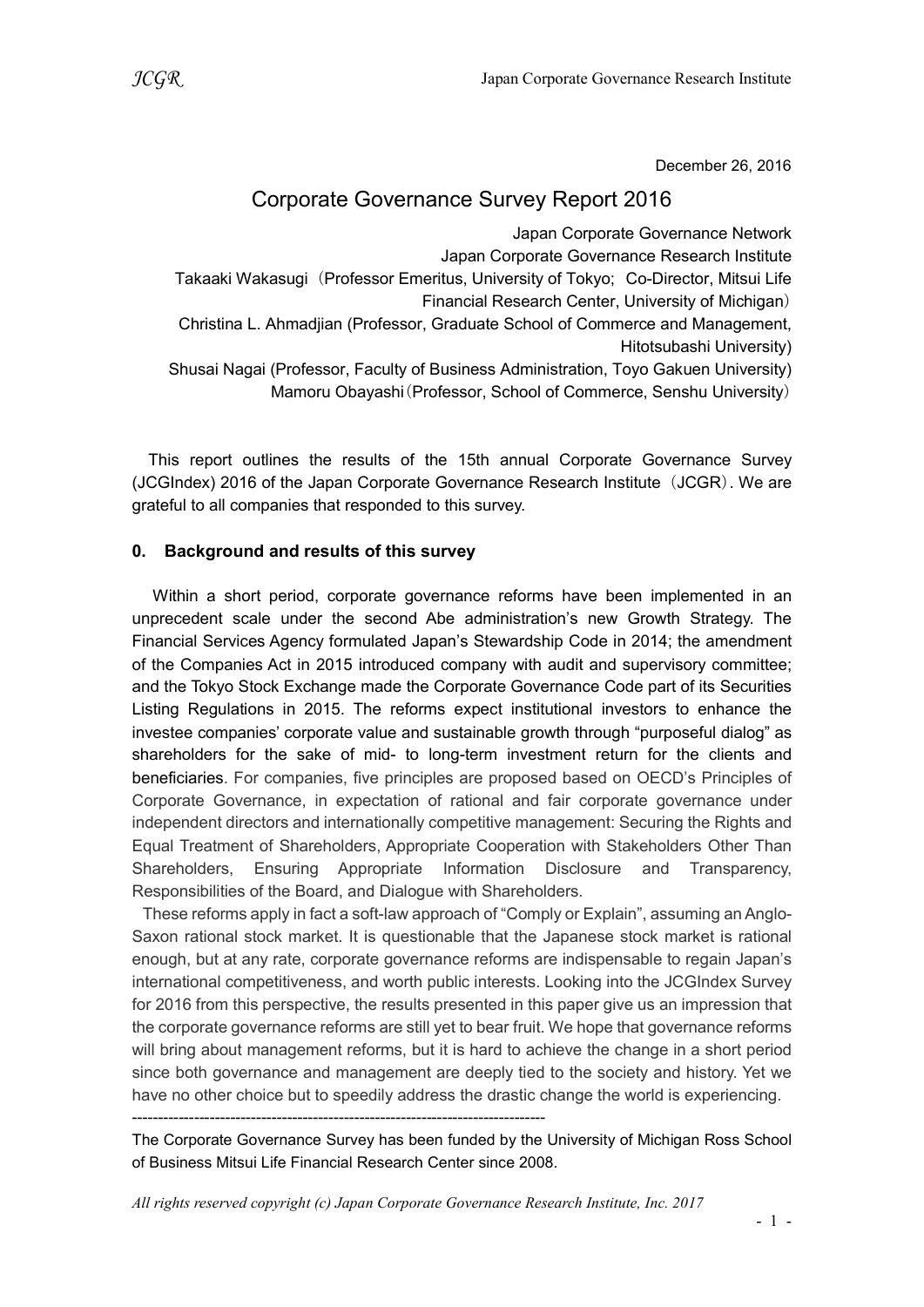The fact that hasty actions are undesirable cannot justify slowing down the reform. Investors, executives and all members of the public need to make a commitment to corporate governance.

#### 1. Scope/period of this survey, and number of companies that responded

From October 2016 to November 2016, we surveyed all companies listed on the First Section of the Tokyo Stock Exchange (1,974, as of September 19, 2016), of which 150 responded to the survey.

We have received responses from 958 distinct companies (and a cumulative total of 3,109) throughout the surveys. The numbers of companies that responded to our survey for each year are as follows: 159 (2002), 201(2003), 341(2004), 405 (2005), 312 (2006), 311(2007), 252(2008), 215(2009), 127(2010), 120(2011), 131(2012), 120(2013), 118(2014), 147 (2015), and 150(2016).

### 2. Contents and categorization of questions

#### 2.1 Governance model for current companies

Companies have social responsibility of serving for the benefits of all stakeholders―employees, managers, customers, suppliers, creditors, shareholders, governments, and local communities to name some― because the support from these stakeholders are necessary for the companies' existence. In the framework of joint-stock company, however, companies are in reality (not by law) treated as private property of shareholders, who contribute money to the company and in turn exercise the control over the company as owners. Moreover, they take responsibility for the consequences of the business by sharing retained earnings. Retained earnings is equal to the sales minus various expenses, and therefore risky (i.e. not predetermined at all). It is shareholders who bear this risk of business.

Joint-stock companies that operate large-scale business with money contribution from a large number of shareholders assume separation of ownership and management. Although shareholders do not directly participate in management, they instead elect directors at the shareholders' meeting and entrust the management to the board of directors. In the form of electing directors who realize business execution (in another word, management) in line with shareholders' interests, shareholders control companies. That is what governance by shareholders means. In most countries under such a system, board of directors makes important decisions on business, and selects CEO and other executive officers (as for Japan, representative directors are selected in companies with corporate auditors and companies with audit and supervisory committee, and executive officers in companies with nominating committee, etc.) to entrust business execution. In doing so, directors steer executive officers to the management in line with shareholders' interests. That is governance by board of directors, a substitution for governance by shareholders.

To ensure the effective governance by board of directors, those who are independent from executive officers and other stakeholders are selected as independent directors, who are the sole constituent of nominating committee, compensation committee and audit and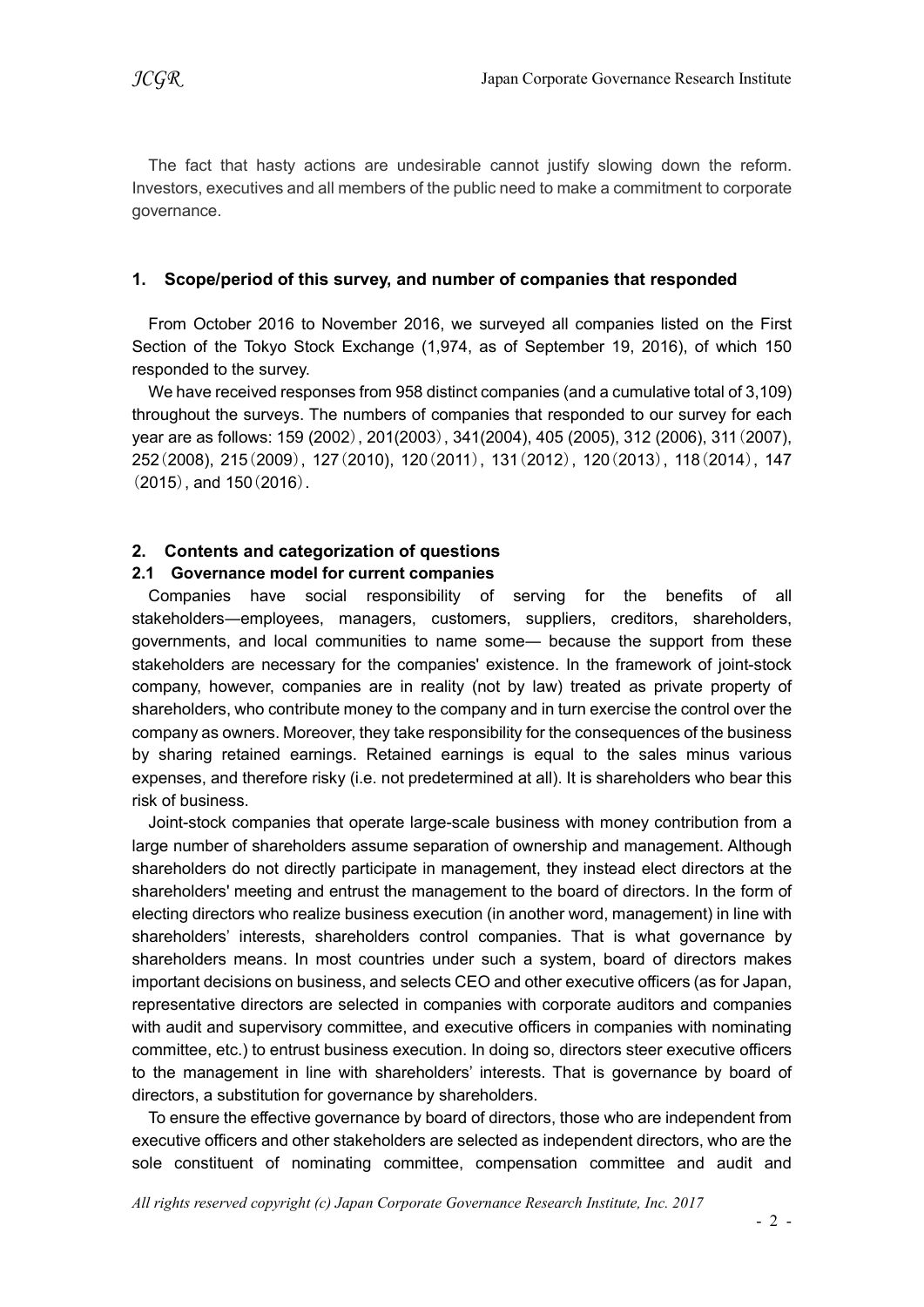supervisory committee. The nominating committee determines candidates of directors to submit to the shareholders' meeting. It plays an important role of choosing the competent directors, who as members of board of directors select (and dismiss) executive officers. The compensation committee sets up performance-linked incentives to provide an incentive for good management to executive officers. The audit and supervisory committee checks the independence of internal and external auditors to ensure impartial and effective management.

This best practice of separating governance and management by promoting good use of independent directors has spread to the world in the last quarter century. Although directors used to simultaneously serve as executive officers all over the world, fierce competitive environments of globalization and innovation have enhanced the role of directors as monitors. It is now the global understanding that directors should be separate from executive officers. Under this model of separation, board of directors should be centered on independent directors and focus on governance to bring about good management from executive officers, who are selected by board of directors and entrusted with management. Executives establish the management system under the governance by board of directors to pursue profit through business operations and then distribute the profit to shareholders.

#### 2.2 Contents and categorization of questions

Based on the model described above, JCGIndex Survey's questions are comprised of the following 7 parts:

- Part I Performance targets, leadership of CEO7 questions
- Part Ⅱ Efforts on corporate governance 4 questions
- PartⅢ Board of directors 34 questions
- PartIV Management system 10 questions
- Part V Evaluation of management, compensation system 3 questions
- PartⅥ Management of consolidated subsidiaries2 questions
- PartⅦ Communication with shareholders 8 questions

These 68 questions in total are recategorized into 4 categories to calculate sub-scores for each category. Each category represents the following perspective:

- Category Ⅰ Performance targets and structure of responsibilities of management Based on Part I and Part II
- Category Ⅱ Functions and composition of board of directors Based on PartⅢ
- Category Ⅲ Executive management structure of top management Based om PartⅣ, PartⅤand PartⅥ
- Category Ⅳ Communication with shareholders and transparency Based on PartⅦ

Categories Ⅰ and Ⅱ are related to corporate governance system, and Ⅲ and Ⅳ are about corporate management system. Although it is possible to value the corporate governance through Categories Ⅰ and Ⅱ alone, Categories Ⅲ and Ⅳ are incorporated into JCGIndex, based on the belief that good management system is established under the good governance system.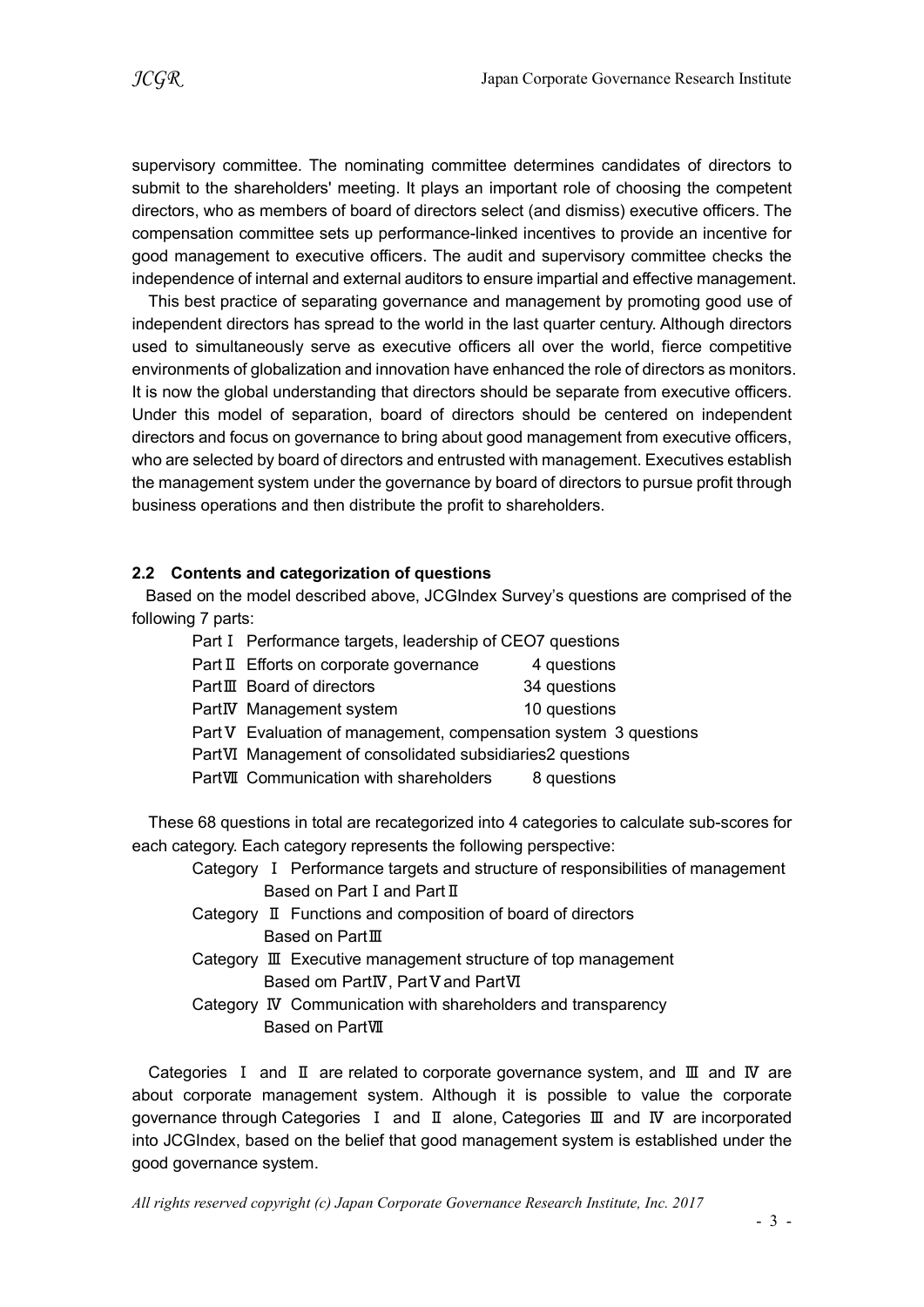## 3. Distribution of JCGIndex

The results of JCGIndex for the 150 companies that responded to our survey in 2016 turned out as the graph in the below shows. We made major changes from 2014 to take the recent developments in corporate governance into account, for example by adding a large number of questions on board of directors. However, we have made no changes for the survey since 2015.

The mean JCGIndex increased to 51.63 from 50.51 of 2015, but the standard deviation also rose to 12.47 from the previous 12.29. The maximum JCGIndex in 2016 saw an increase to 89 from 87 in 2015, and the minimum saw a decrease to 19 from 27, but both the increase and the decrease are in fact statistically insignificant. It would be fair to conclude that the results indicate little improvement in the situation of corporate governance in Japan.



Table: Distribution of JCGIndex

# 4. Sub-scores and achievement rates by category

To clarify the companies' performance for each category having different weight, the table below converts the mean figure into achievement rate in percentage. The table also contains JCGIndex and the previous year's results (in parentheses) just for reference。

Just as the same as the previous surveys, the achievement rates of Categories  $I$  and  $II$ for corporate governance remain still low. Our JCGIndex surveys for more than 15 years clearly imply the overall inadequacy of Japanese corporate governance, but that could be also interpreted that management reforms are preceding in Japanese companies. Nonetheless, the achievement rates for Categories Ⅲ and Ⅳ are still not sufficient (63.7% and 65.3%, respectively), which might attest "no good governance, no good management."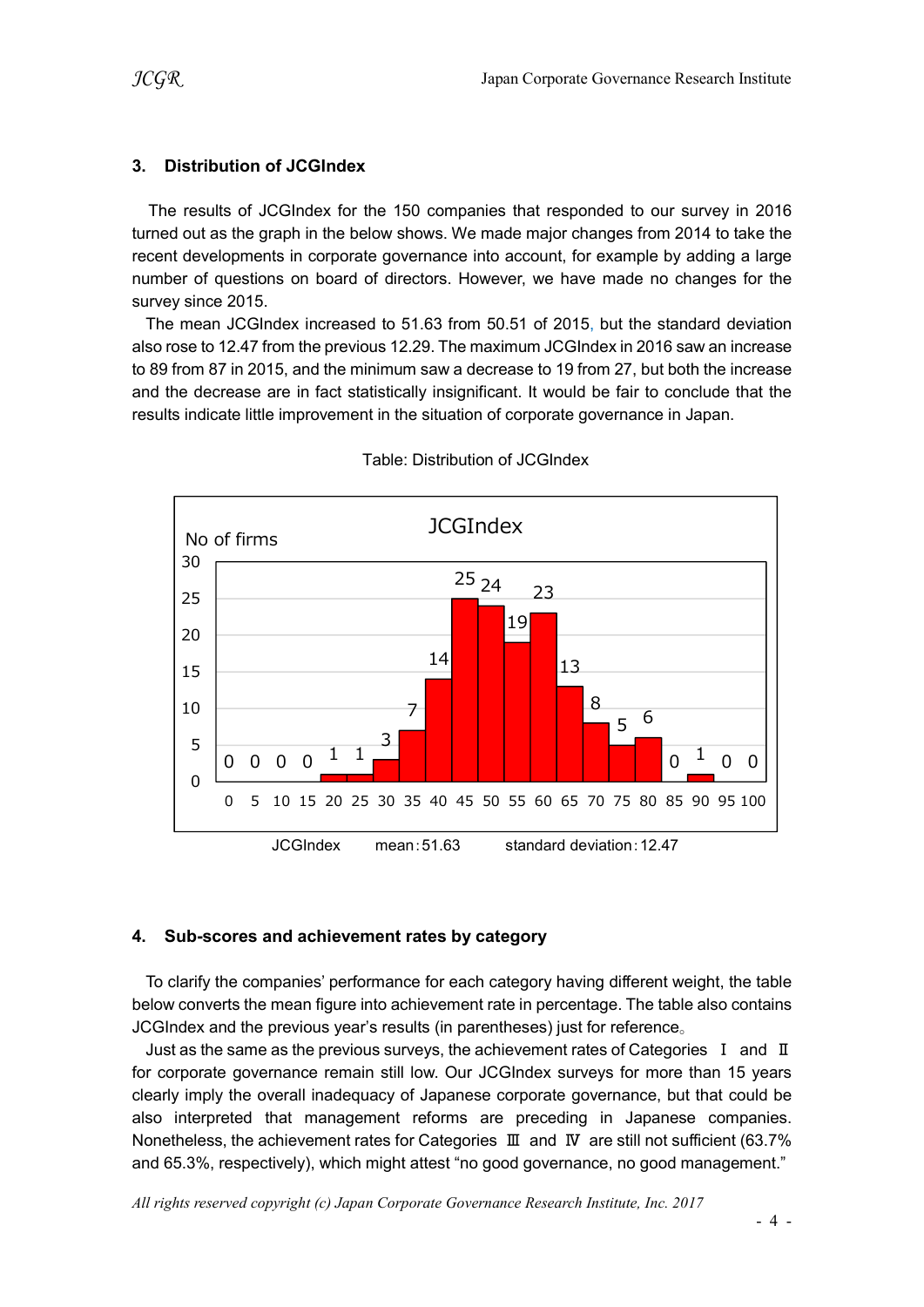|                 | Category                              | Weight<br>(A) | Mean<br>(B) | Achievement<br>rate<br>(B) / (A) |
|-----------------|---------------------------------------|---------------|-------------|----------------------------------|
|                 | Performance targets and structure of  | 22            | 9.6         | 43.8%                            |
|                 | responsibilities of management        | (22)          | (9.2)       | $(41.8\%)$                       |
| Ш               | Functions and composition of board of | 42            | 18.9        | 45.0%                            |
|                 | directors                             | (42)          | (18.1)      | $(43.0\%)$                       |
| Ш               | Executive management structure of     | 28            | 17.9        | 63.7%                            |
|                 | top management                        | (28)          | (18.3)      | $(65.3\%)$                       |
| IV              | Communication with shareholders and   | 8             | 5.2         | 65.3%                            |
|                 | transparency                          | (8)           | (5.0)       | $(61.9\%)$                       |
| <b>JCGIndex</b> |                                       | 100           | 51.6        |                                  |
|                 |                                       | (100)         | (50.5)      |                                  |

## Table Sub-scores and achievement rates by category

\*Results in 2015 are in parentheses.

### 5. Distribution of sub-scores by category

Below are tables for distribution of sub-scores by category. CG1, CG2, CG3 and CG4 stand for sub-scores for each category. These four constitute the JCGIndex.

#### 5.1 Category Ⅰ Performance targets and structure of responsibilities of management



mean:9.65 standard deviation:3.57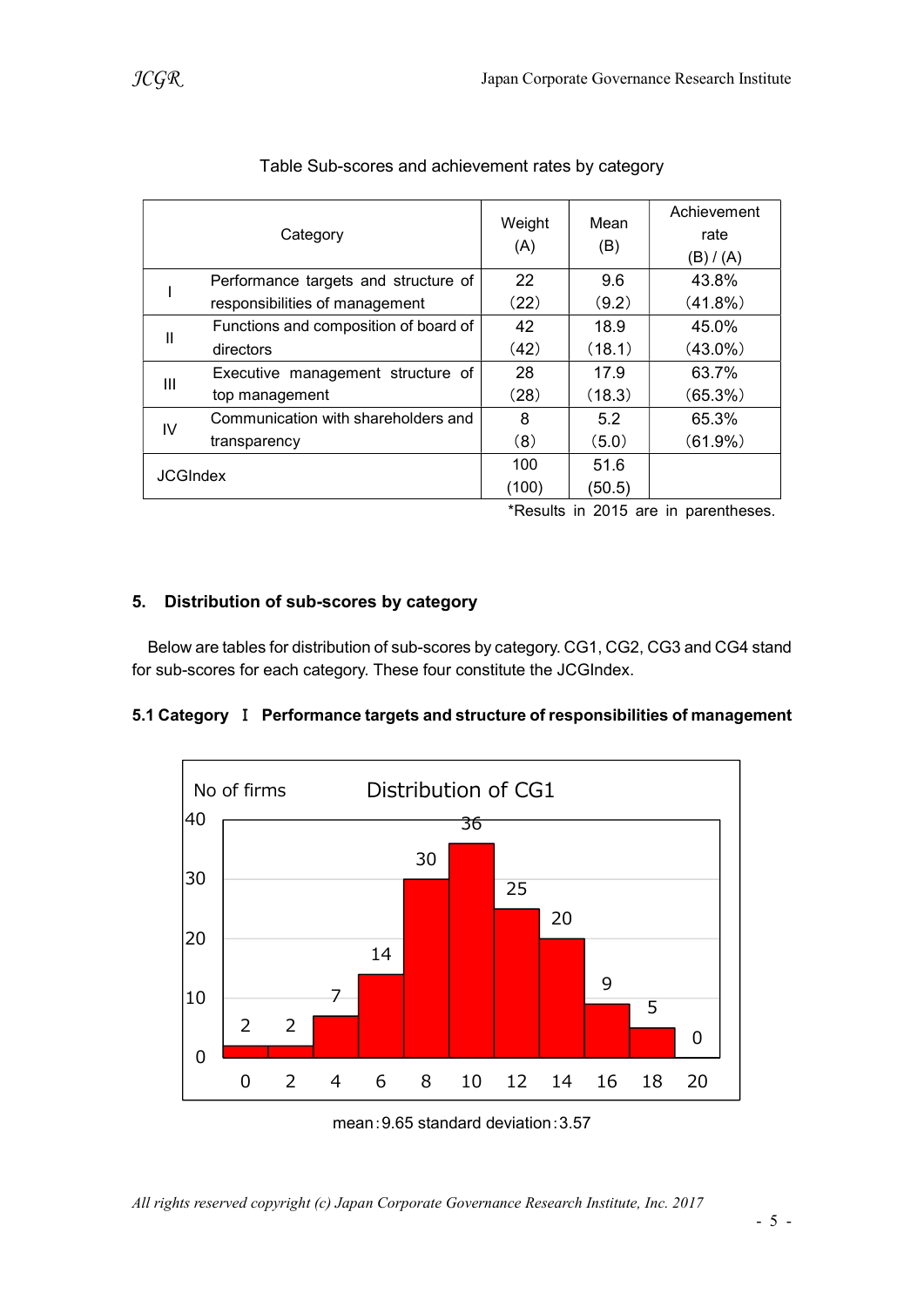

# 5.2 Category Ⅱ Functions and composition of board of directors

mean:18.91 standard deviation:6.62

### 5.3 Category Ⅲ Executive management structure of top management



mean:17.85 standard deviation:3.28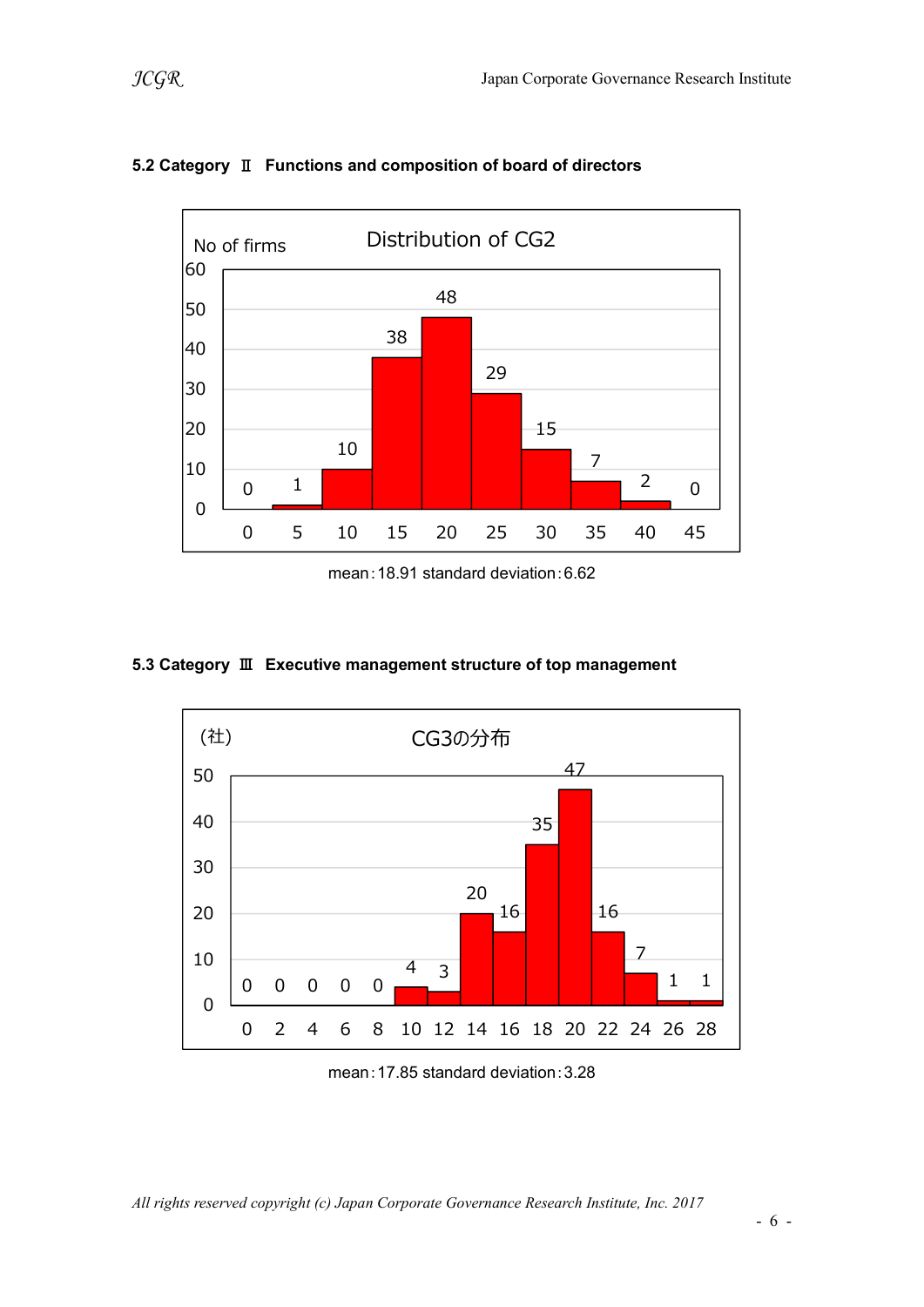

## 5.4 Category Ⅳ Communication with shareholders and transparency

mean:5.23 standard deviation:1.44

### 6. Descriptive statistics values JCGIndex and sub-scores

Descriptive statistics values of sub-scores by category and JCGIndex are as follows.

Table Descriptive statistics values of sub-scores by category and JCGIndex

|                 | mean  | Standard | median | mode | Standard  | minimum | maximu |
|-----------------|-------|----------|--------|------|-----------|---------|--------|
|                 |       | error    |        |      | deviation |         | m      |
| <b>JCGIndex</b> | 51.63 | 1.0      | 51     | 60   | 12.47     | 19      | 89     |
| Category        | 9.65  | 0.3      | 10     | 9    | 3.57      | 0       | 18     |
| Category II     | 18.91 | 0.5      | 18     | 16   | 6.62      | 5       | 38     |
| Category III    | 17.85 | 0.3      | 18     | 20   | 3.28      | 9       | 27     |
| Category<br>IV  | 5.23  | 0.1      | 5      | 6    | 1.44      |         | 8      |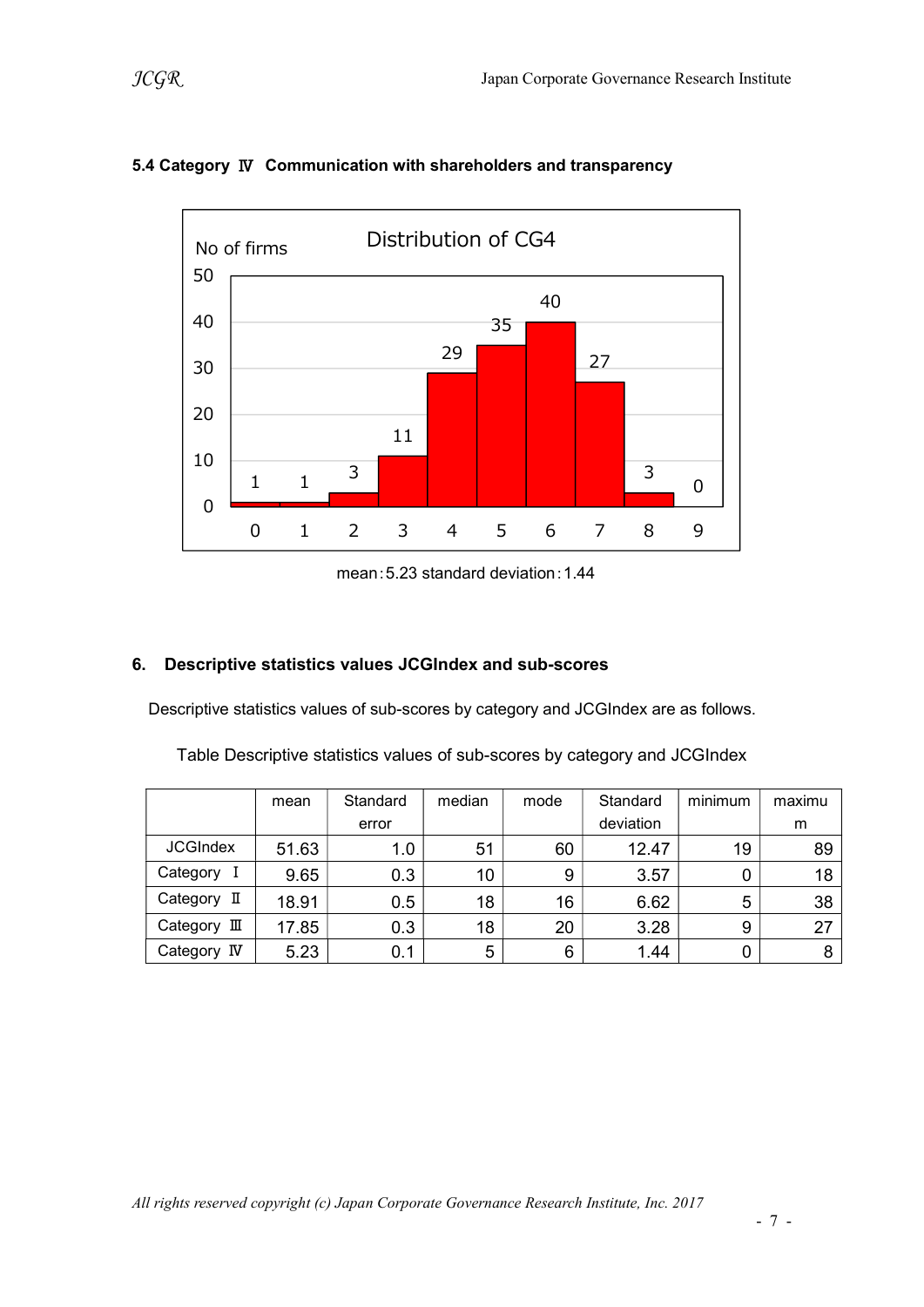# 7. Trend of the distribution of JCGIndex

The trends of mean, maximum and minimum in the past 15 surveys for JCGIndex are presented in the table below.



Figure: Trend of the distribution of JCGIndex

It should be noted that the figures for each year cannot be simply compared to those for another, because the samples change year by year. Furthermore, questions and proportions were modified in 2006 and 2013, and proportions alone moderately changed in 2009. Major changes were even made in 2014 for both questions and proportions. Still, very gradual increase in JCGIndex is observed.

Even though only a couple of companies achieve JCGIndex of the maximum or near level, the maximum decreased in the period from 2006 to 2011 and then has been on the upward trend, which can be largely attributable to the changes in questions and proportions.

# 8. Trends of achievement rate by category

Achievement rates by category show a similar trend with JCGIndex. While the rates for Category Ⅰ are flat for 13 years, the other categories see the rate increase until 2006 and remain flat afterward. Fluctuation within some ranges should be as a result of the change in questions and proportions.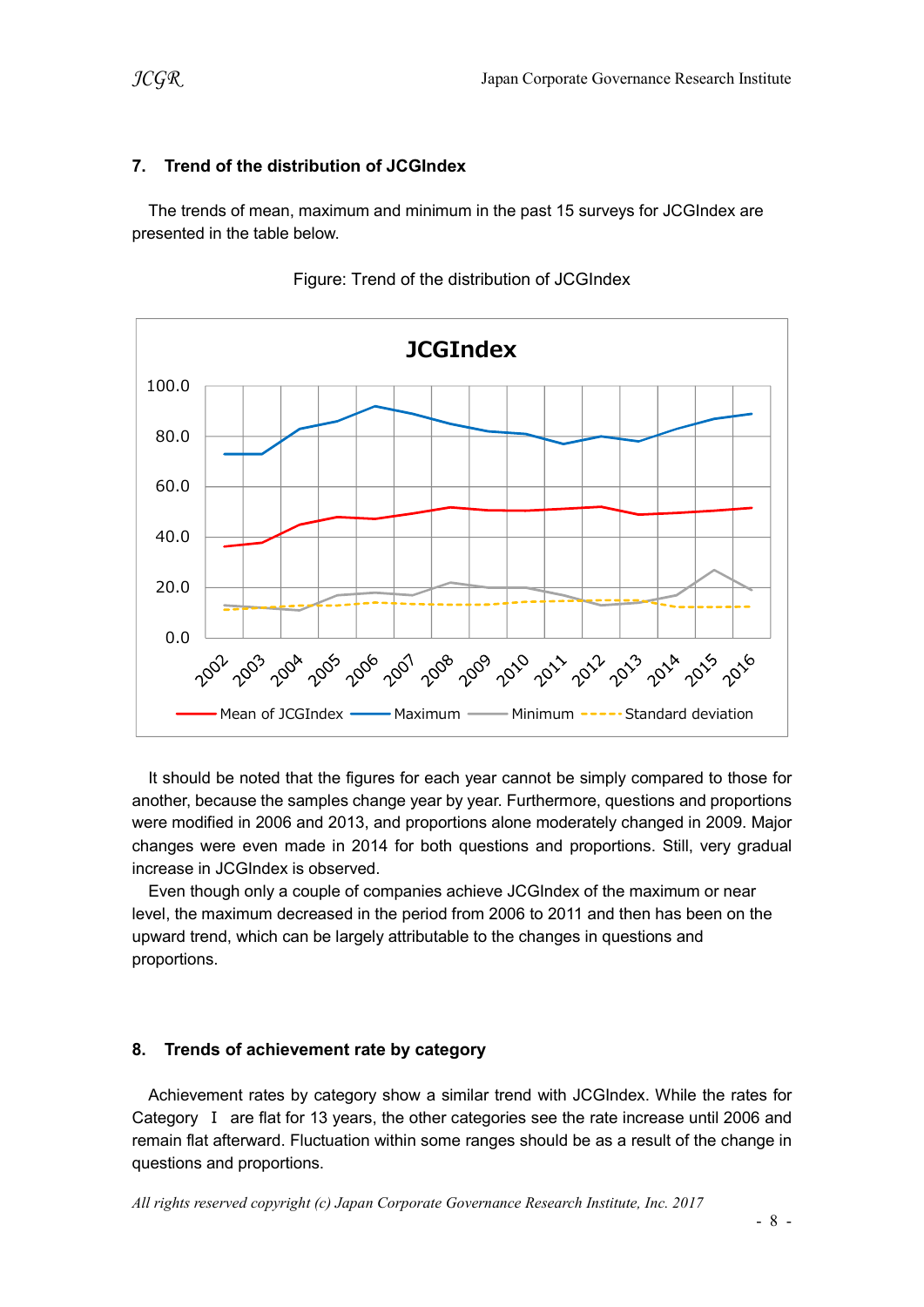It is significant that the achievement rates for the management categories of Ⅲ and Ⅳ (within the range from 60% to 70%) constantly exceed those for the governance categories of I and  $\text{I}$  (from 40% to 50%) throughout the surveys. That is a clear indication that governance systems are far less developed than managements systems.



Figure: Trend of achievement rates by category

### 9. Correlations among sub-scores and JCGIndex

The table below shows correlation coefficients between categories and between a category and JCGIndex. Not only are the correlations among categories just around 0.5 (except for the correlation between Category Ⅰand Category Ⅱ) but also every category shows higher correlation with JCGIndex than with any other category, which means that each category does not overlap with others greatly and rather covers distinctive factors. It is therefore meaningful to calculate JCGIndex with these four categories by setting two separate categories for both governance and management as the result of governance.

With the highest figure for correlation with JCGIndex, Category Ⅱ is best described as most representative of JCGIndex, which indicates that Category Ⅱ contributes to JCGIndex the best among the four categories, which may be because the category occupies the most weight.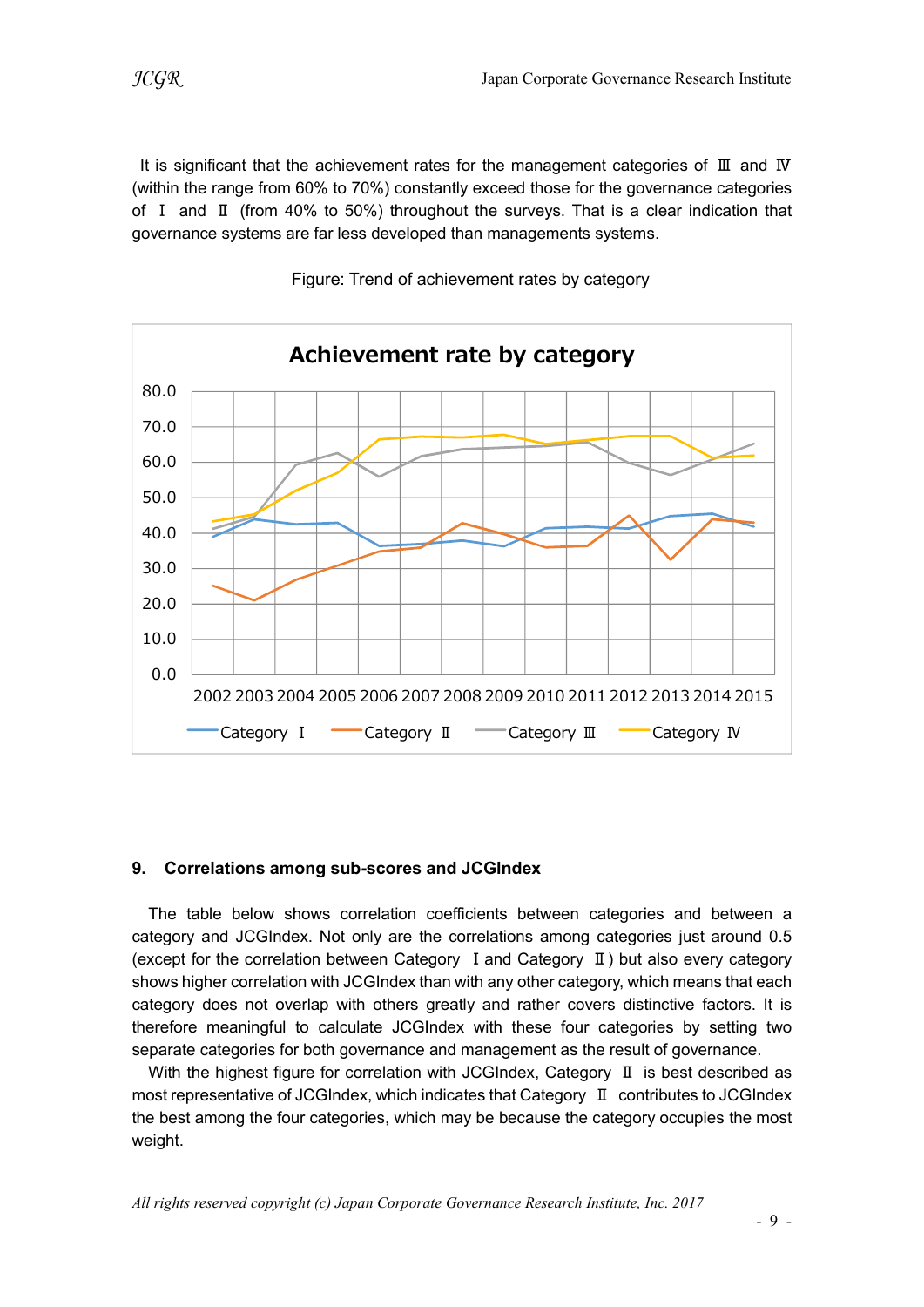|                      | Category I | Category II | Category $\mathbb I$ | Category IV | <b>JCGIndex</b> |
|----------------------|------------|-------------|----------------------|-------------|-----------------|
| Category<br>I        |            |             |                      |             |                 |
| Category II          | 0.7047     |             |                      |             |                 |
|                      | (0.6336)   |             |                      |             |                 |
| Category $\mathbb I$ | 0.4988     | 0.5710      |                      |             |                 |
|                      | (0.5393)   | (0.5510)    |                      |             |                 |
| Category IV          | 0.3257     | 0.4646      | 0.4502               |             |                 |
|                      | (0.3871)   | (0.3523)    | (0.4169)             |             |                 |
|                      | 0.8288     | 0.9361      | 0.7605               | 0.5734      |                 |
| <b>JCGIndex</b>      | (0.8246)   | (0.9124)    | (0.7702)             | (0.5273)    |                 |

Table: Correlations among sub-scores and JCGIndex

\*Results in 2015 are in parentheses.

### 10. High JCGIndex companies and low JCGIndex companies

The mean of JCGIndex is 51.63, and the standard deviation of JCGIndex is 12.47 for 2016. Mean plus a standard deviation equals to 64.1 and mean minus a standard deviation equals to 39.16. From these calculations, we define JCGIndex of 65 or more to be high JCGIndex, and JCGIndex of 39 or less to be low JCGIndex. With the actual number of high JCGIndex companies being 22 and low JCGIndex companies 22, the distribution of JCGIndex is close to normal distribution (in a normal distribution, companies above/below a standard deviation would constitute approximately 15.9% for each, so the number would be 23 for each).

The table below exhibits the sub-scores by category and JCGIndex of the high and low JCGIndex companies.

|                            | Category |      |      |     |                 |
|----------------------------|----------|------|------|-----|-----------------|
|                            |          | П    | Ш    | IV  | <b>JCGIndex</b> |
| High JCGIndex<br>companies | 14.0     | 30.3 | 21.6 | 6.2 | 72.1            |
| Low JCGIndex<br>companies  | 4.8      | 11.2 | 13.4 | 4.0 | 33.5            |

Table: High JCGIndex companies and low JCGIndex companies

High JCGIndex companies achieve twice as much JCGIndex as low JCGIndex companies. In addition, the sub-scores for High JCGIndex companies are far better than those for low JCGIndex companies in every category. This indicates that every category functions as a condition for high JCGIndex companies.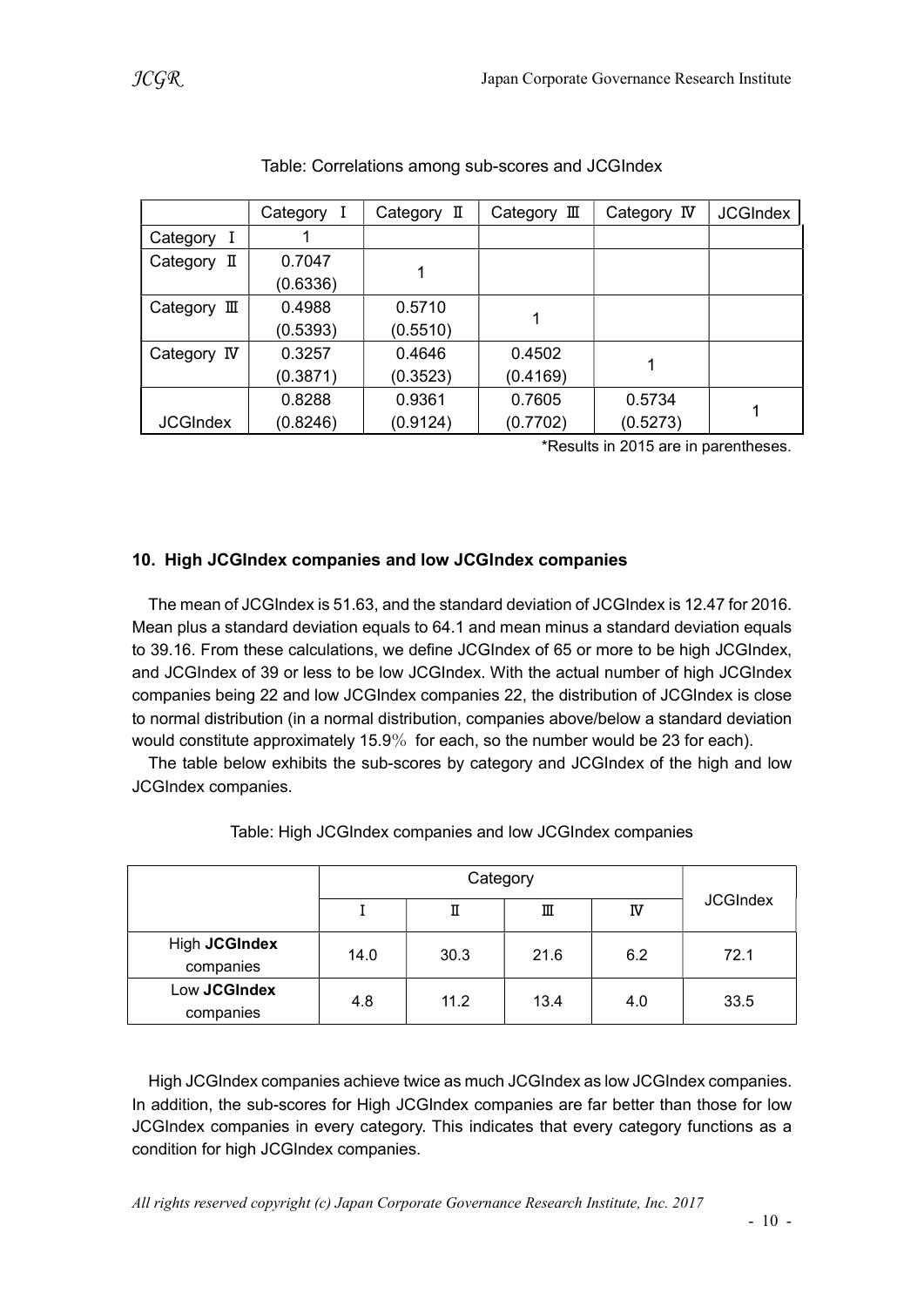The table above presents, however, that the difference between high and low JCGIndex companies is relatively small in Categories Ⅲ and Ⅳ for management evaluation and significantly large in CategoriesⅠ and Ⅱ for governance evaluation. The difference is especially remarkable in Category Ⅱ for functions and composition of board of directors, clearly implying that high JCGIndex companies and low JCGIndex companies are differentiated with board of directors as the center of corporate governance system. As for management system, the companies see larger difference in Category Ⅳ for disclosure and transparency.

The Corporate Governance Survey has been funded by the University of Michigan Ross School of Business Mitsui Life Financial Research Center since 2008.

<sup>--------------------------------------------------------------------------------</sup>